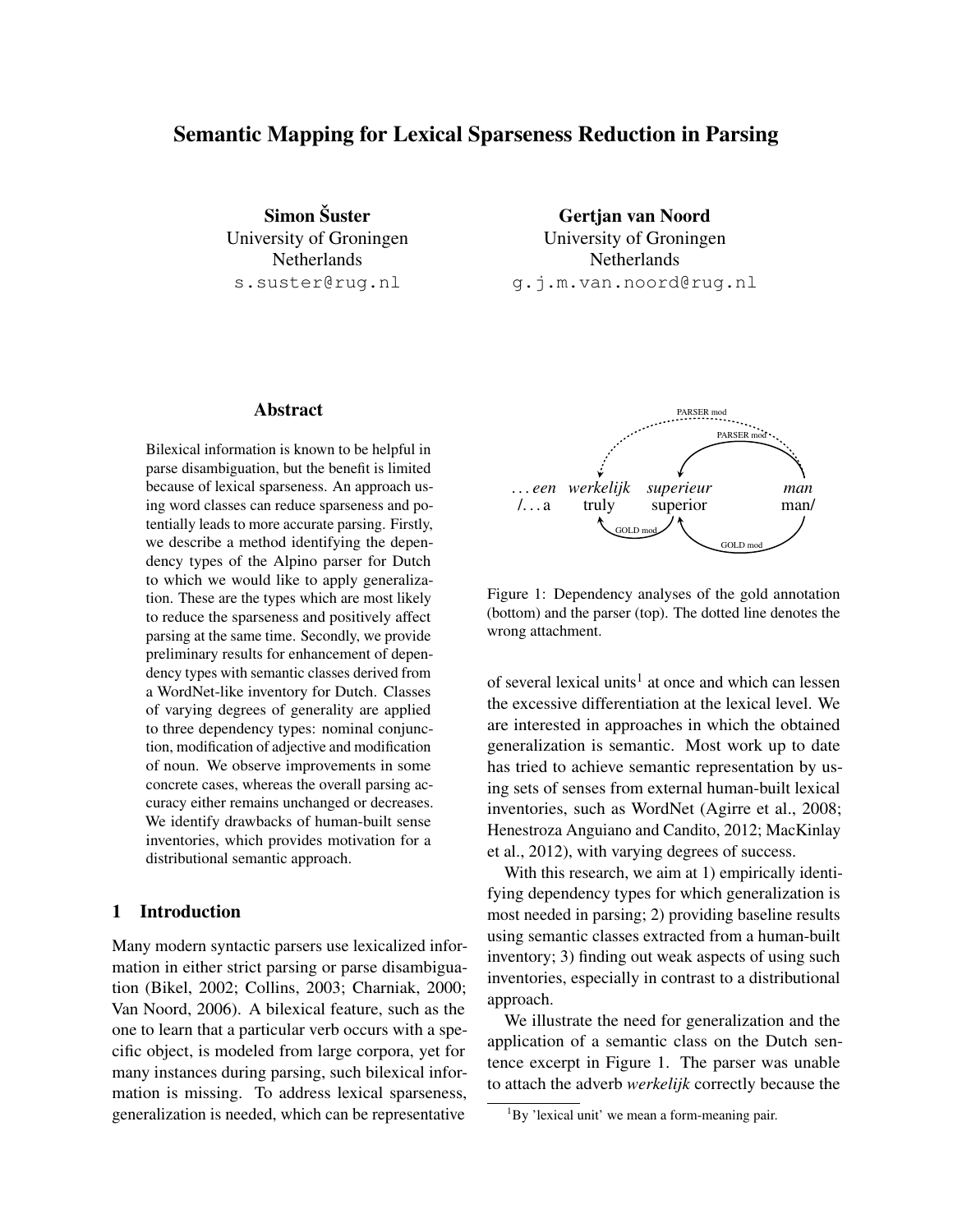pair  $\langle \text{werkelijk}, \text{superieur} \rangle$  was missing in the lexical association model. Such cases of modification of adjective could be successfully resolved if we were able to abstract away from concrete words. Indeed, in the Cornetto lexical semantic database for Dutch, the word *superieur* shares the semantic class, or the synset<sup>2</sup>, with the word *goed* 'good'. Since the model includes information about  $\langle \text{werkelijk}, \text{goed} \rangle$ , the semantic enhancement would mean a successful model look-up in the future and possibly a correct parse as well.

Previous studies on this topic have typically focused on enhancing words regardless of the dependency type in which they appear (section 2). Our approach starts by identifying types where the information from the model is particularly scarce and where parsing accuracy is reduced. Following a statistical analysis, we list three types that are likely to be helpful once the semantic information is added to the model (section 4.1).

We experiment with three types of semantic representations (section 3.6) with varying degree of generality. The enhanced model is consulted whenever there is no bilexical preference found in the standard model.

We show that our method leads to improved parses in some cases, but not to an increase in overall parsing accuracy. Further, we show that increased generalization introduces a greater number of parse modifications, but at the expense of precision.

# 2 Related Work

Research on parsing improvement with generalization can be roughly divided into approaches that introduce lexical semantic information from human-built resources as opposed to those which acquire classes distributionally, e.g. by clustering. Here, we introduce studies from the former type as it is the only one relevant to present work.

One of the earliest attempts in semantically enriched parsing is the work of Bikel (2000), who incorporated WordNet classes into a lexicalized generative PCFG model, but without significant improvement. Bikel considers several levels of generality but does not try to determine a single level.

For Chinese, Xiong et al. (2005) used resources

equivalent to WordNet in order to obtain sense information and three levels of generalization (the immediate class together with two hypernym classes). The new information is incorporated as a sub-model in a generative lexicalized model, which improved over their baseline model. Fujita et al. (2007) develop a parse selection model for Japanese, which in its best configuration uses both syntactic and semantic features. The latter are based on dependencies extracted from semantic representations of sentences. Elements in dependency triples are substituted by senses and hypernym classes at various levels. Based on semantic dependencies and valency features, they achieved a substantial improvement over their best syntactic model.

Agirre et al. (2008) experiment with two lexicalized parsing models and map semantic classes to the training data to evaluate on a general parsing task, as well as on PP-attachment disambiguation. Three levels of semantic representation were incorporated: synsets, coarse semantic files and hybrid word–semantic-file representations. The semantic files and the first-sense heuristic for disambiguation turned out to be good performers in most of the experiments. The maximum performance gain was 1.1% (in F-score) in general parsing and 5.6% in PP-attachment. Agirre et al. (2011) reproduced the results by including semantic classes as features into the MaltParser (Nivre, 2006).

Recently, Henestroza Anguiano and Candito (2012) introduced probabilistic features for capturing generalization. Replacement with firstsense synsets from French EuroWordNet yielded slight, though not significant improvements on the French Treebank and an out-of-domain medical corpus. Since the results were better when testing out of domain, they argued that parsing improvement is more likely to be successful when there is a big lexical divide between the training set and the testing set. Similarly, MacKinlay et al. (2012) provide mixed results in HPSG parse selection using the English Resource Grammar. The authors observed no improvement in including synsets from the hypernym path as features. The best performer was the semantic file representation, which reduced the error rate by 1%.

Clark (2001) learnt selectional preferences based on classes obtained from WordNet and evaluated

<sup>&</sup>lt;sup>2</sup>Synset is a set of lexical units.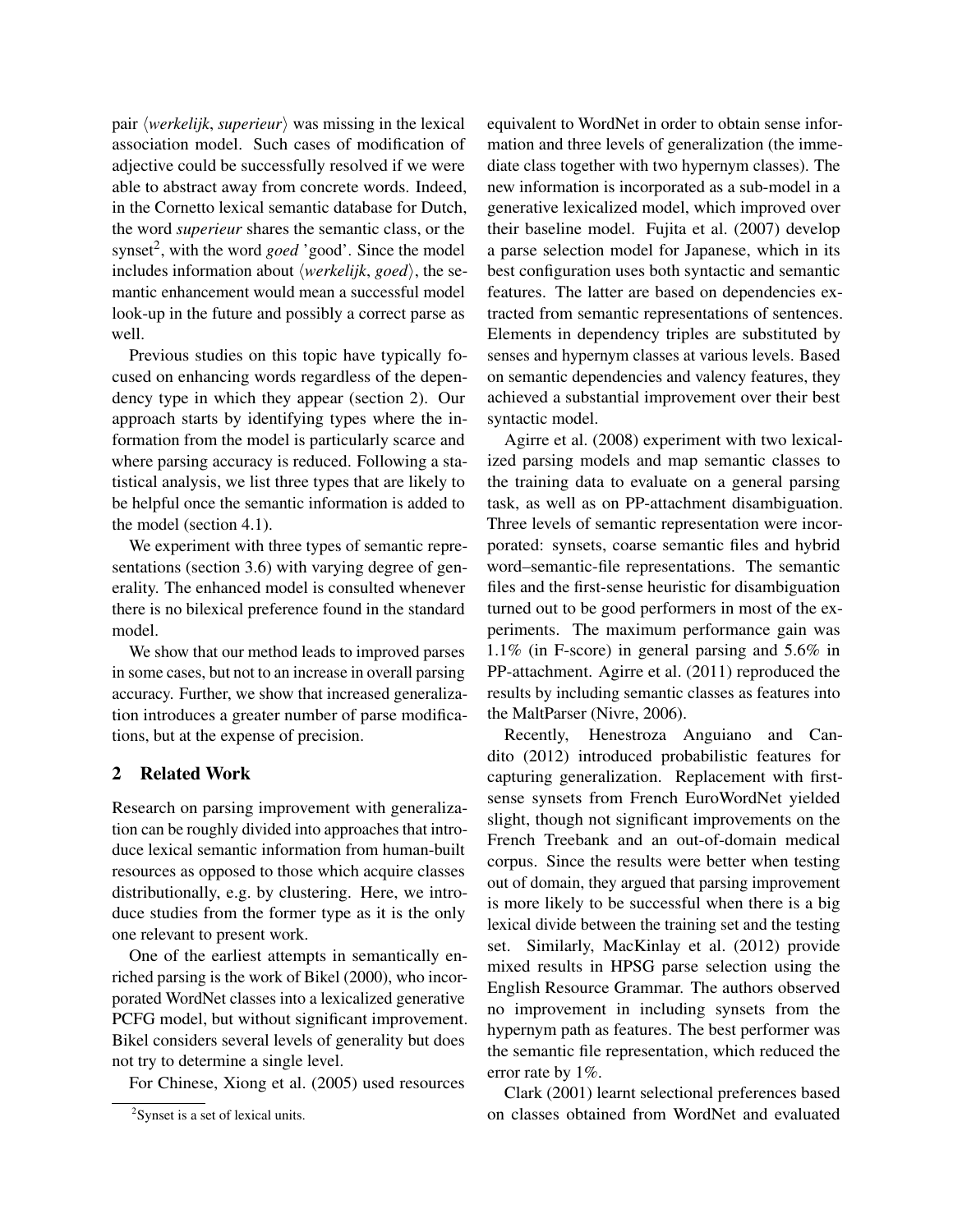them in parse selection. Although he failed to improve the base selection component of the parser of Carroll and Briscoe (1996), the work is pertinent to ours as it addresses the issue of selecting a suitable level of generalization. In contrast to previously cited work, which deals with the problem in an exploratory manner, the procedure involves a chi-square test with significance level acting as a parameter for controlling the extent of generalization.

Compared to previous work, we do not apply semantic classes indiscriminately to words in all dependency types, but enhance only specific dependency types that are identified empirically. We observe that bilexical information is differently useful for different dependency types, which are in turn differently problematic for the parser. Additionally, we believe that this is likely to be parser dependent. This constraint will avoid applying the new information to dependency types for which the bilexical model performs well. Our work further differs by including semantic information not into full parsing, but in the existing parse selection component. More precisely, we enhance only bilexical preferences, which limits the room for improvement.

# 3 Methodology

In this section, we first present the parser and the resources for training, testing and semantic class extraction. We go on to introduce the method for analyzing the bilexical model usage. We then discuss the disambiguation method, levels of semantic representation, and introduction of the new information in the model and the parsing process.

# 3.1 Parser

The Alpino parser is a linguistically motivated widecoverage parser for Dutch, which uses a large lexicon and a large set of HPSG (and other) rules (these are augmented in such a way to represent dependency structure) (Van Noord, 2006). The system employs a MaxEnt model as parse selection criterion, one part of it being the bilexical component ("the model") which verifies the degree of association between a pair of words in a specific dependency relation. It was shown in Van Noord (2010) that the incorporation of this bilexical information into parsing improves over the parser without access to it.

The model describes dependency instances with 35 features, each describing words in different relations and with different parts of speech (POS). For the example from Figure 1, one of the applicable features would be modification of a noun ( $\langle \text{mod, noun} \rangle$ ), instantiated as:

 $(1)$  (superieur, adj,  $\langle w_{dep},$  $pos_{dep}, rel, \ pos_{head}, w_{head} \rangle$ mod, noun,  $man$ 

Every instance in the model is associated with a normalized pointwise mutual information score with a frequency threshold for inclusion of  $> 50$ . The score, together with feature's weight, is used when selecting the best parse.

We evaluate parser performance with concept accuracy (CA), which is in practice very similar to labeled attachment score (LAS) (Van Noord, 2006).<sup>3</sup>

# 3.2 Corpora

The identification of relevant dependency types was carried out on Lassy Small, a hand-annotated corpus of Dutch containing around 1 million words (1.3 million dependency instances) for a large variety of texts (newspapers, Wikipedia, websites, fiction etc.) (Van Noord, 2009). An automatically syntactically annotated part of the preliminary version of Lassy Large, amounting to 500 million words, was used for training the lexical association model of Alpino. We tested our method on the Alpino Treebank (7,136 sentences), which is a collection of newspaper texts from the Eindhoven corpus, and parts of Lassy Small (3,917 sentences).

# 3.3 Lexical Semantic Database

Cornetto is a lexical semantic database for Dutch and is the result of a merge of Referentie Bestand Nederlands (RBN, a collection of lexical units) and Dutch WordNet (Vossen et al., 2013). It includes more than 92,000 form-POS pairs, described in terms of lexical units, synsets and other criteria. Table 1 lists some statistics of Cornetto, version 2.

### 3.4 Identification of Dependency Types

An indication of the space for improvement of the model can be obtained from the proportion of test

 ${}^{3}$ CA is a mean of per-sentence minimum of recall and precision. The main reason for using this measure is to relax the single-head constraint of LAS.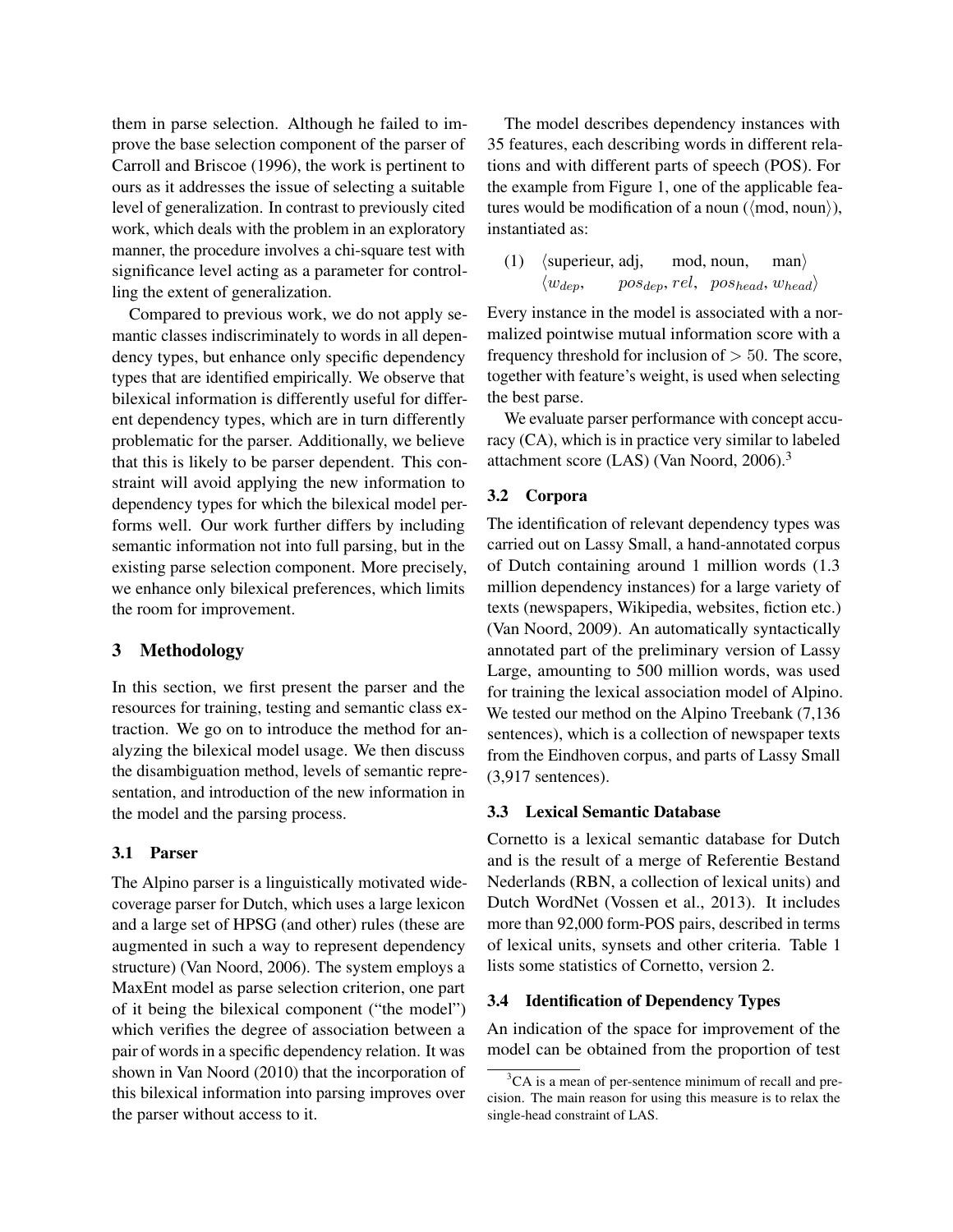| Type                 | All     | <b>Nouns</b> | <b>Verbs</b> | Adjectives | Adverbs |
|----------------------|---------|--------------|--------------|------------|---------|
| <b>Synsets</b>       | 70,370  | 52,845       | 9.017        | 7.689      | 220     |
| <b>Lexical Units</b> | 119.108 | 85,449       | 17.314       | 15.712     | 475     |
| Form-POS pairs       | 92.686  | 70.315       | 9.051        | 12.288     | 1.032   |

Table 1: Cornetto statistics

instances for which bilexical preference was found in the model (referred to as model coverage). Not all dependency types are equally helpful in parse selection, so we correlate model coverage with parsing performance. On the level of a dependency instance, the accuracy of a parse is treated in a binary fashion. This captures our assumption that dependency types which 1) have a low model coverage and for which 2) failed model look-up negatively affects parsing outcome, are typically promising for semantic enhancement.

#### 3.5 Disambiguation method

To circumvent the problem of sense ambiguity when mapping classes to word forms, we always choose the first listed sense in our database. The first-sense heuristic was shown to be a well performing technique in Agirre et al. (2008; 2011) and McCarthy et al. (2004).

Senses in Cornetto are ranked mostly according to their prominence, reflecting various lexicographic criteria in RBN, one of them being observed frequency in corpora. We point out that the first-sense heuristic applied to Cornetto selects somewhat different information than in the case of English WordNet because the latter is based exclusively on frequency (McCarthy et al.,  $2004$ ).<sup>4</sup>

For the purpose of determining generality of a synset, we treat Cornetto as a digraph, with nodes constituting synsets and arcs constituting hypernymic relations. Since the graph resembles a tree, we use the term *leaves* to denote the most concrete synsets with no incoming arcs (hyponyms), and *top* to denote the most abstract node with no outgoing arcs. We use Information Content (IC) as defined in (Sánchez et al., 2011) and shown in Equation 1.

$$
IC(s) = -log \frac{\frac{|leaves_s|}{|subsumers_s|} + 1}{total\_leaves + 1}
$$
 (1)

IC of a synset  $s$  is a function of the cardinality of  $s$ 's leaves, the cardinality of s's subsumers and the total number of leaves in Cornetto.

#### 3.6 Semantic representation

We decide to use immediate synset of a form-POS pair as a fine-grained semantic representation of a lexical unit. The application of word senses in parsing actually introduces a duality: on the one hand, the sense information is more specific than a form-POS pair (which can have one or more senses); on the other hand, synsets consist of lexical units, thus providing an abstraction (smallest possible) from a lexical unit (cf. Bikel (2000)).

A much coarser representation is possible through semantic types, which provide a very general description analogous to English WordNet semantic files, or super-senses (MacKinlay et al., 2012; Agirre et al., 2008). There are around 20 types in Cornetto, assigned to approximately half of lexical units. The eight most frequently assigned types are:

(2) nondynamic, action, artefact, human, dynamic, abstract, place, concrete

These are POS-dependent, so, for example, a verb could be assigned the "action" class, but not "place", which is reserved for nouns and adjectives.

An intermediate degree of granularity is achieved by using Information Content introduced in section 3.5. For a given immediate synset of a lexical unit, s, we look up its IC value. If  $IC(s)$  exceeds the threshold  $\delta$ , s is too concrete, and a more general synset needs to be considered. The suitable generalized synset  $s_{gen}$  is the one closest to, but below  $\delta$ . Conversely, when  $IC(s) < \delta$ , the synset is already located high in the hierarchy, therefore no generalization is needed. We set the value of  $\delta$  manually, by inspecting hypernymic paths of various lexical units. At this stage of research, no empirical optimization of  $\delta$  is attempted. For the experiment described in the following,  $\delta$  was set to 6.

#### 3.7 Mapping to Model and Parsing Integration

Incorporating semantic classes into the model is straightforward. Firstly, we retrieve instances of identified dependency types from the bilexical model, then we map class identifiers to words in these instances. Finally, the MI scores are calculated. In

<sup>4</sup>WordNet senses not observed in the gold are ordered arbitrarily.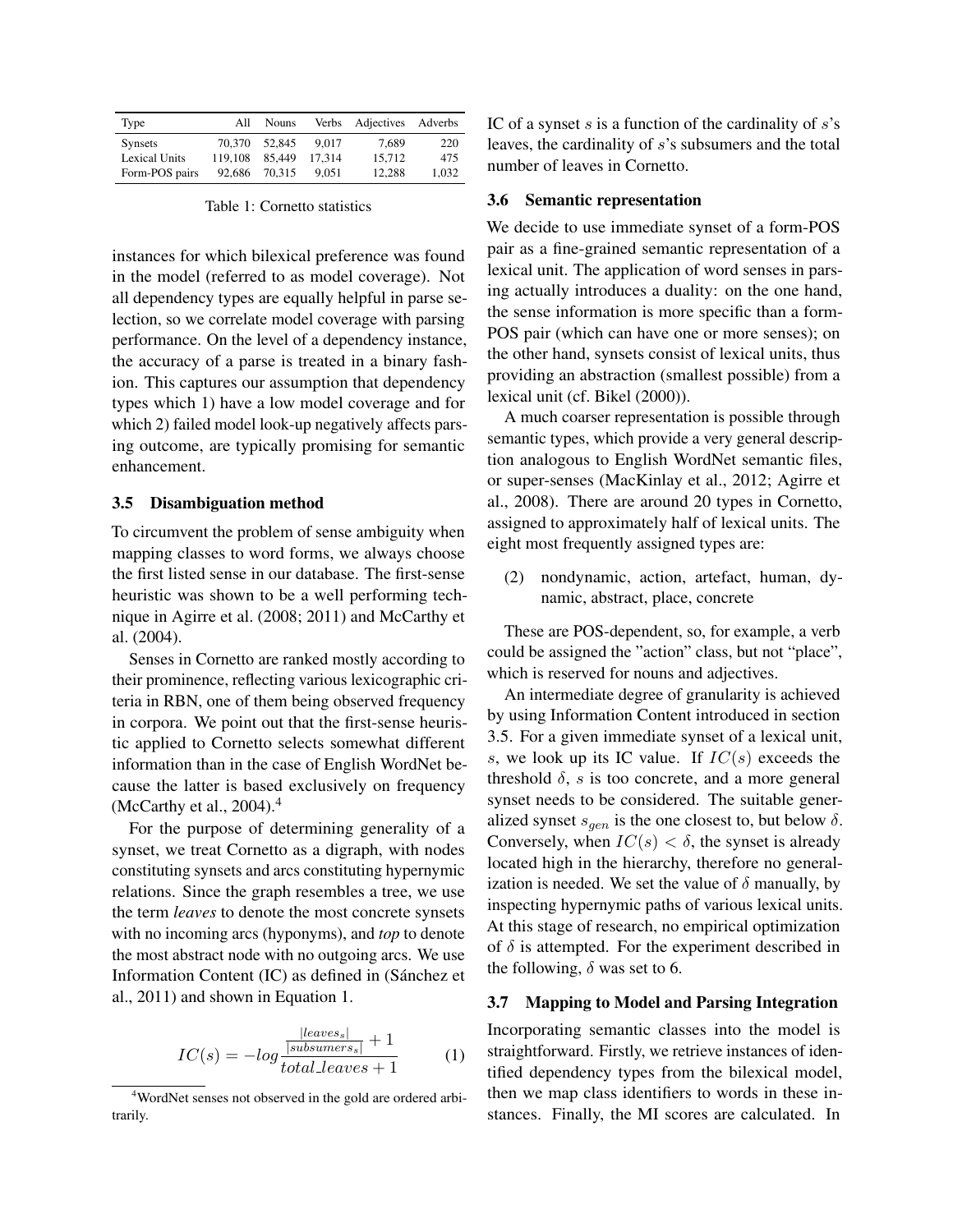order to enable mapping between word forms in the model and information from Cornetto, the Cornetto forms are first analyzed with the Alpino lemmatizer.

The new information is made available as additional data to the standard model. This relates to the way how the parser uses semantic classes. Semantically enhanced instances are only considered after a failed look-up in the bilexical model.<sup>5</sup> The reason for using a back-off strategy relates to how we perceive our task. Bilexical preferences improve parsing as shown by Van Noord (2010). Here, we see generalization as potentially helpful where the problem of lexical sparseness is too severe. Intuitively, lexical information is more precise than generalizedclass representation, so the former should be used whenever possible to keep the precision high.

### 4 Results

### 4.1 Relevant Dependency Types

Table 2 displays lexical model coverage and variability in proportion of instances for which the model was able to provide bilexical information. The coverage is rarely very high, except for cases such as verbal complements,  $\langle$  verb, vc $\rangle$ , where the complement can only be introduced with a limited set of words.

We correlate the model coverage with parsing accuracy by simply taking into account whether the parser was correct on a particular instance or not. The Pearson's chi-square test confirms ( $p < 0.001$ ) that parsing accuracy on instances which *were* in the model differs to instances *not* in the model. On all dependency types, an incorrect parse is 3.65 times (odds) more likely when the instance is not in the model.

The dependency types for improvement are selected according to the following three criteria: odds ratio, Cramer's  $\phi$  correlation coefficient (both measuring effect size) and number of out-of-model instances that were parsed incorrectly. Note that all types have relatively low correlation coefficients because the bilexical information is only one out of many feature types used in parse selection. For our purpose, the prevailing error type observed in incorrect parses

should be wrong attachment. We therefore manually discard dependency types which look promising based on high scores for the listed criteria, but in reality mostly include other error types, such as incorrect relation labels resulting from limitations in the grammar, or non-standard language phenomena. The final selection consists of modification of the adjective, nominal coordination and modification of the noun (see Table 3). We map synsets to nouns, adjectives and adverbs occurring in these identified types, and semantic types to nouns and adjectives as they are not defined for adverbs.

|              | #                  |        |      |
|--------------|--------------------|--------|------|
| Type         | <b>Lassy Small</b> | Model  | %    |
| (verb, vc)   | 41798              | 40877  | 97.8 |
| (verb, mod)  | 96609              | 87591  | 90.7 |
| (prep, obj1) | 135645             | 115582 | 85.2 |
| (verb, su)   | 113658             | 86640  | 76.2 |
| (noun, mod)  | 133925             | 86430  | 64.5 |
| (noun, cnj)  | 18848              | 5512   | 29.2 |
| pp(adj, mod) | 3254               | 569    | 17.5 |
| all          | 924783             | 672535 | 72.7 |

Table 2: Model coverage for a selection of dependency types

|             |             |       |              | Out-of-model mis-<br>parsed instances |      |
|-------------|-------------|-------|--------------|---------------------------------------|------|
| Type        | # instances | Odds  | $\phi$ coef. | #                                     | $\%$ |
| (adj, mod)  | 11828       | 2.653 | 0.2          | 1213                                  | 10.3 |
| (noun,cnj)  | 18853       | 2.042 | 0.12         | 3192                                  | 16.9 |
| (noun, mod) | 133925      | 1.962 | 0.11         | 8003                                  | 6.0  |

Table 3: Identified dependency types with respective statistics

#### 4.2 Semantic Classes

The configuration using immediate synsets (SYN) does not result in an overall improvement of parsing accuracy. The average performance with ten-fold cross validation levels the baseline parser configuration at 90.46% CA. Out of the cases which were mapped to Cornetto successfully and which were also found in the enhanced model, SYN leads to 33 improved dependency instances, as opposed to 29 instances where the accuracy deteriorated (Table 4). There are several reasons why the number of actual

 $5$ We also experimented with using semantic classes by default and backing off to bilexical model, but this led to reduced performance.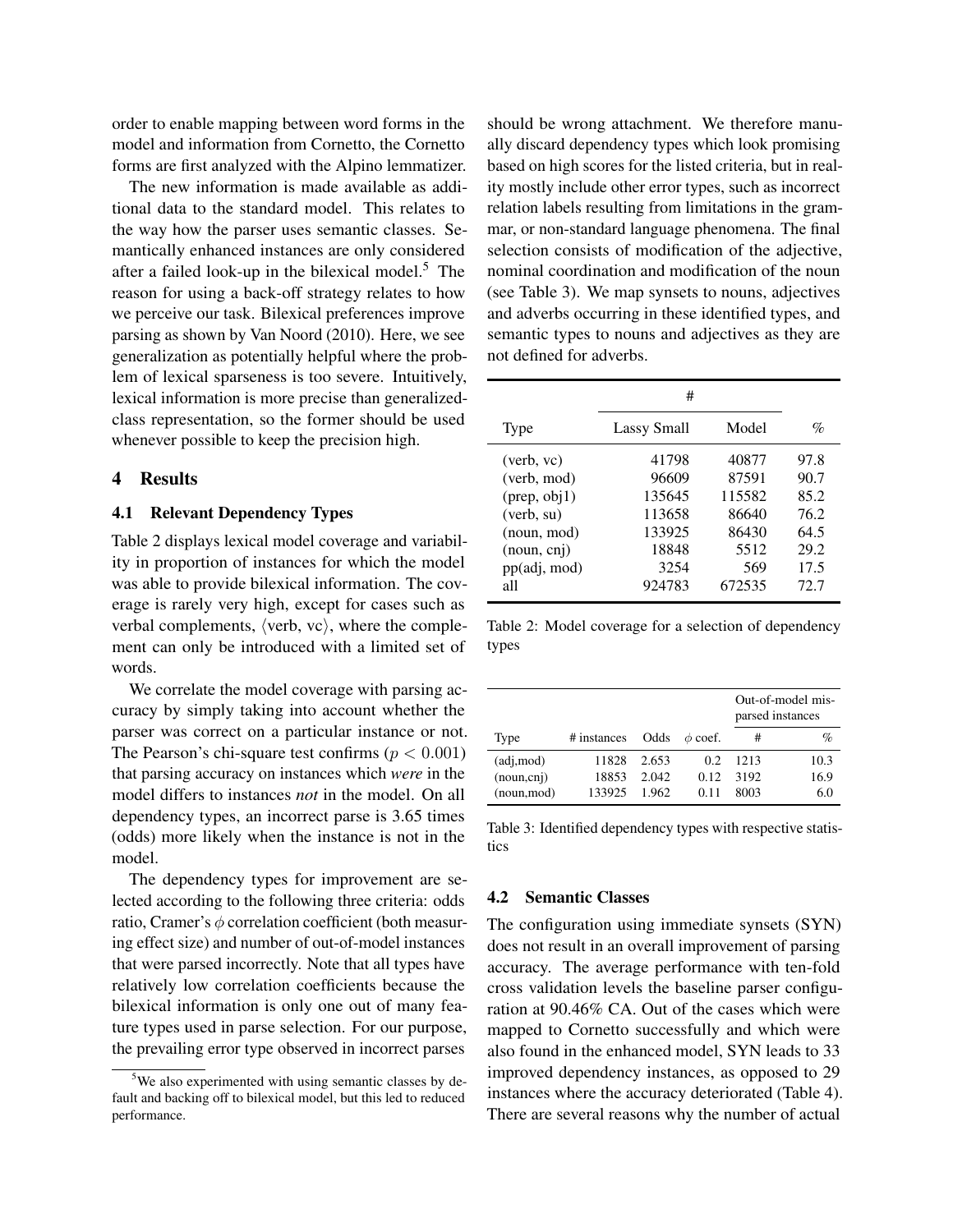parse modifications here is small. Firstly, the access to the new information is attempted relatively rarely, only after a failed model look-up. Secondly, Cornetto synsets could only be mapped to around 60% of the form-POS pairs encountered during parsing. Thirdly, the success of finding an enhanced instance having at least one successfully mapped synset ID is 7.85%. This low number means that synsets cannot generalize sufficiently, which is understandable – many synsets include only one lexical unit.

In the experiment with coarse semantic types (ST), the results are worse, and the parsing accuracy drops to 90.35%. Although the number of correctly introduced parses increases in comparison with SYN (to 178), the number of modifications which result in an inaccurate parse increases as well (299). The new information thus clearly overgeneralizes. It is possible that the generalization we obtain with only 20 semantic types for Dutch, as opposed to 45 types in English WordNet (Agirre et al., 2008), influences the resulting precision. The results in Table 4 show how a better recall (*% found*) from the enhanced model corresponds to a deteriorated precision (*# deteriorated*).

The best performing type among the 3 identified types was nominal conjunction. We applied the method of intermediate granularity (INT) to this type only. Results for nominal conjunction are shown in Table 5. INT method does introduce a higher number of modifications than SYN, but again at the expense of precision. Further experiments would be needed in order to confirm whether INT is a better performer than the ST method.

A manual inspection of instances that were parsed correctly thanks to the incorporated semantic classes confirms our reasoning around the motivating example from the introduction (Figure 1) for all three dependency types. Consider the following sentence encountered during testing:

(3) De afgelopen week werden er in de Utrechtse Camera bioscoop elke dag Tarzanfilms gedraaid. Last week, Tarzan films were shown every day in

the Camera cinema in Utrecht.

The attachment of the word *Utrechtse* is ambiguous between *Camera* and *bioscoop*. The pair representing the correct attachment,  $\langle Ut$ rechtse, *bioscoop* $\rangle$ , was not found in the bilexical model and was not attached correctly by the parser. However, an instance in which *Utrechtse* was substituted with a synset representing place was present in the enhanced model, which enabled a successful parse. In contrast, incorrect parses are mostly introduced either because the head–dependent pair for which the new model provides support stands for a wrong attachment, or because the relation label in gold is different (e.g. apposition instead of modification).

|            |      | #   |                                      |                | CA.         |
|------------|------|-----|--------------------------------------|----------------|-------------|
|            |      |     | method % found improved deteriorated | new            | old         |
| <b>SYN</b> | 7.8  | 33  |                                      | 29 90.46 90.46 |             |
| <b>ST</b>  | 62.1 | 178 | 299                                  |                | 90.35 90.46 |

Table 4: Enhancement results on the 3 identified dependency types (see Table 3). *SYN*: immediate synset, *ST*: semantic type, *found*: instances found in the enhanced model when backing off, *improved*: incorrectto-correct parse modification, *deteriorated*: correct-toincorrect parse modification. Total number of test sentences: 11,053.

|            | #  |                              | CA.            |     |
|------------|----|------------------------------|----------------|-----|
|            |    | method improved deteriorated | new            | old |
| <b>SYN</b> | 7  |                              | 2 90.47 90.46  |     |
| <b>ST</b>  | 20 |                              | 26 90.45 90.46 |     |
| <b>INT</b> | 16 | 19.                          | 90.45 90.46    |     |

Table 5: Enhancement results on  $\langle$  noun, cnj $\rangle$  type only. *INT*: class of intermediate granularity (based on IC scores with  $\delta = 6$ ).

## 5 Conclusion

We have presented preliminary results for measuring and reducing lexical sparseness with semantic classes, applied to parsing of Dutch. The enhancement of the bilexical model for parse selection with semantic classes did not result in improved overall parsing accuracy, which somewhat mirrors the results of MacKinlay et al. (2012) and Bikel (2000). In the experiment in which immediate synsets are used as back-off after a failed lexical look-up, the number of correct parses is higher than the number of incorrect ones, but the total number of modifications is low.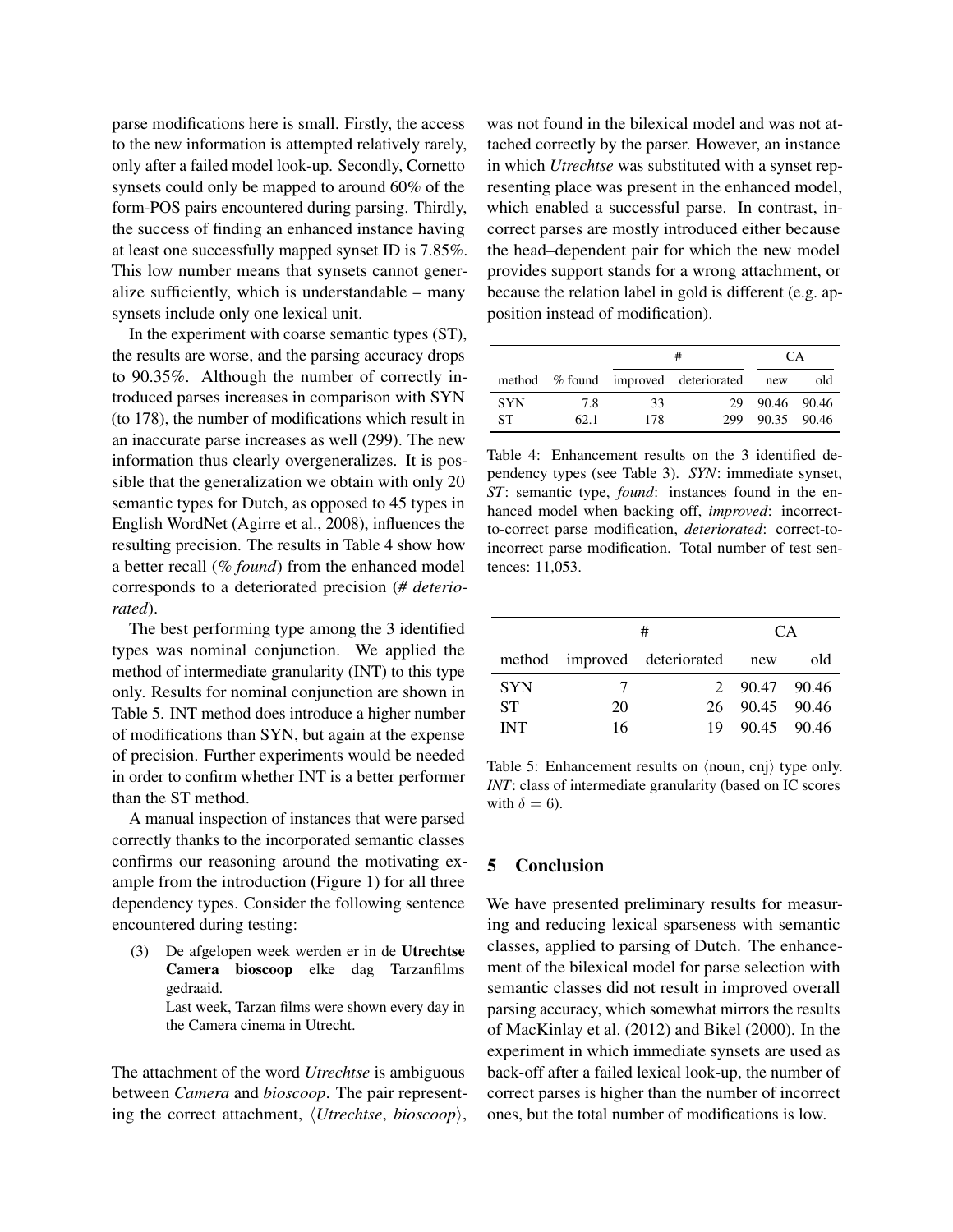Because they are fine-grained, synsets do not effectively reduce sparseness. In the light of previous research, it is surprising that the coarse semantic types performed worse than synsets. This could be at least partly attributed to a different specification and number of semantic types in English WordNet and Dutch Cornetto. The experiment in which we choose the suitable level of representation by measuring synset generality gave slightly better results than that of semantic types, although further work should be performed to assess the effect of the threshold parameter on the results.

The fact that the number of parse modifications is low can be explained by Cornetto coverage and the back-off strategy. Our results suggest that higher levels of generalization yield a higher number of parse deteriorations.

One of the factors which might contribute to the rather disappointing results could be selection of incorrect senses for a given word form. It is possible that the first most prominent sense in Cornetto is often not the most frequent sense. Currently, the form of Dutch SemCor which would allow us to reorder Cornetto senses by frequency does not yet exist (Vossen et al., 2013). This is unlikely to matter for senses which are difficult to distinguish and for high levels of representation with higher chance of converging senses. Further, as noted at the end of section 2, the room for improvement in our experiments is smaller compared to studies enhancing full parsing or selection components more generally. It seems that the degree of lexicalization of the parser partly determines the impact of generalization techniques too. For example, Plank (2011) shows that removing lexical features from Alpino's selection component affects the performance relatively little compared to some data-driven parsers whose performance can drop as much as 10.5% when unlexicalized. The drop percentage might be an indicator of the expected final impact of generalization.

Next, we plan to develop a distributional model for inducing semantic classes, which could effectively tackle the problem of resource coverage – note that around 40% of words could not be mapped to semantic classes because they were not found in the lexical semantic inventory. Distributional semantic approaches have further advantages, namely increased adaptability for parsing out of domain, possibility to

vary sense granularity and sense ranking, and sense disambiguation when composing meaning representations.

#### References

- Eneko Agirre, Timothy Baldwin, and David Martínez. 2008. Improving Parsing and PP Attachment Performance with Sense Information. In *Proceedings of the 46th Annual Meeting of the Association for Computational Linguistics*, ACL 2008, pages 317–325.
- Eneko Agirre, Kepa Bengoetxea, Koldo Gojenola, and Joakim Nivre. 2011. Improving dependency parsing with semantic classes. In *Proceedings of the 49th Annual Meeting of the Association for Computational Linguistics: Human Language Technologies*, HLT '11, pages 699–703.
- Daniel M. Bikel. 2000. A statistical model for parsing and word-sense disambiguation. In *Proceedings of the Joint SIGDAT conference on Empirical methods in natural language processing and very large corpora*, EMNLP '00, pages 155–163.
- Daniel M. Bikel. 2002. Design of a multi-lingual, parallelprocessing statistical parsing engine. In *Proceedings of the second international conference on Human Language Technology Research*, HLT '02, pages 178–182.
- John Carroll and Ted Briscoe. 1996. Apportioning development effort in a probabilistic lr parsing system through evaluation. In *Proceedings of the Empirical Methods in Natural Language Processing, EMNLP-96*, pages 92–100.
- Eugene Charniak. 2000. A maximum-entropy-inspired parser. In *Proceedings of the 1st North American chapter of the Association for Computational Linguistics conference*, NAACL 2000, pages 132–139.
- Stephen Clark. 2001. *Class-Based Statistical Models for Lexical Knowledge Acquisition*. Ph.D. thesis, University of Sussex.
- Michael Collins. 2003. Head-driven statistical models for natural language parsing. *Computational Linguistics*, 29(4):589–637.
- Sanae Fujita, Francis Bond, Stephan Oepen, and Takaaki Tanaka. 2007. Exploiting semantic information for HPSG parse selection. In *Proceedings of the Workshop on Deep Linguistic Processing*, DeepLP '07, pages 25–32.
- Enrique Henestroza Anguiano and Marie Candito. 2012. Probabilistic lexical generalization for French dependency parsing. In *Joint Workshop on Statistical Parsing and Semantic Processing of Morphologically Rich Languages*, SP-Sem-MRL 2012, pages 1–11.
- Andrew MacKinlay, Rebecca Dridan, Diana McCarthy, and Timothy Baldwin. 2012. The effects of semantic